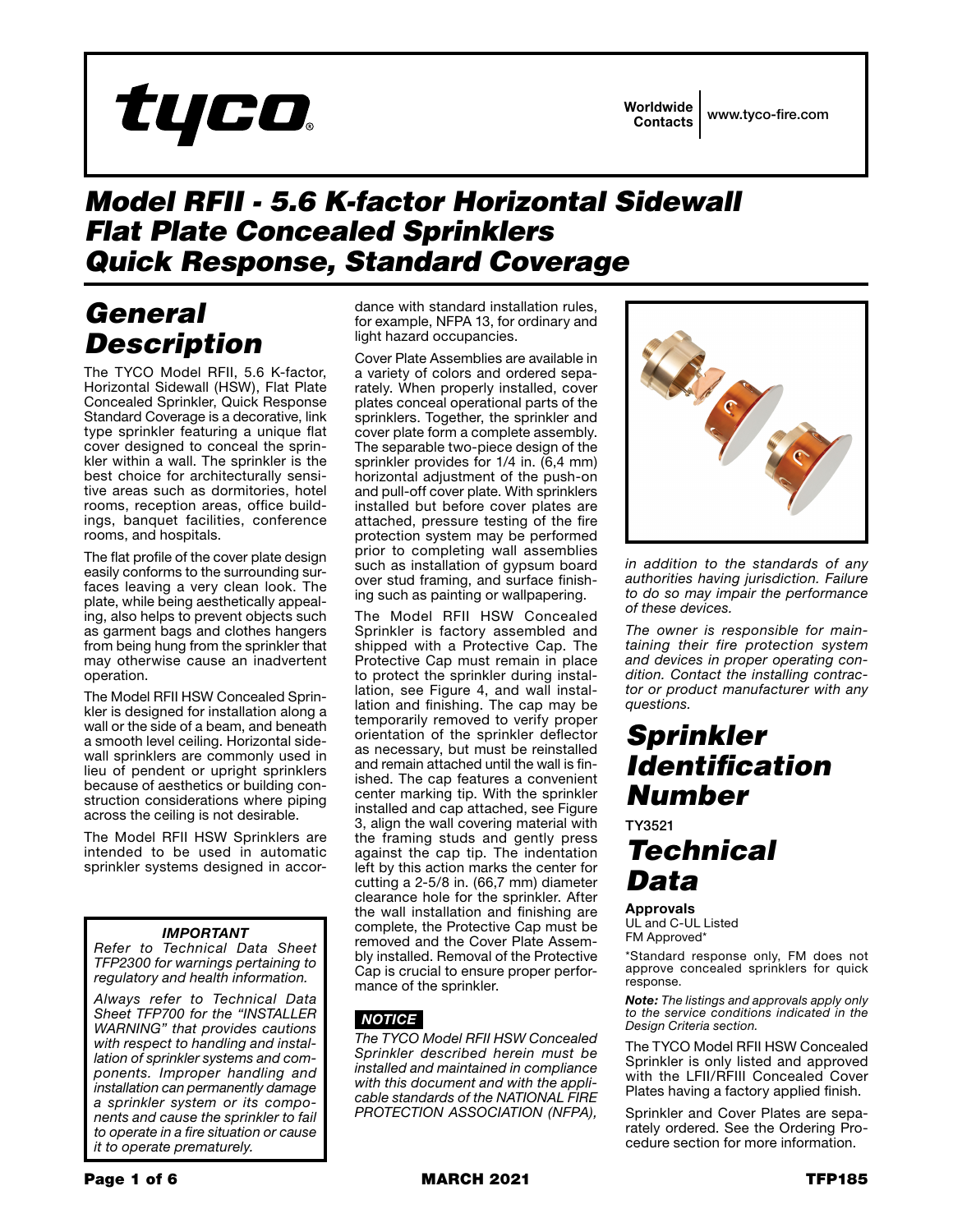## TFP185 Page 2 of 6



**WATERWAY** 

POSITION

Horizontal Adjustment ¼ in. (6,4 mm)

#### Finishes

See the Ordering Procedure section

#### Physical Characteristics

| Body Brass                                  |
|---------------------------------------------|
|                                             |
|                                             |
|                                             |
|                                             |
| Sealing Assembly Beryllium Nickel w/TEFLON  |
| Soldered Link Halves Nickel                 |
| Compression Screw Stainless Steel           |
| Deflector Guide Pins. Stainless Steel       |
| PlugBronze                                  |
| LeverBronze                                 |
| Retainer. Copper Plated Steel               |
|                                             |
| Cover Plate Ejection Spring Stainless Steel |
|                                             |

Notes: 1. UL Listed for Light and Ordinary Hazard Occupancies at a 4 to 12 in. (100mm to 300mm) top of deflectorto-ceiling distance. 2. FM Approved as standard response for Light Hazard Occupancies (HC-1) at a 4 to 12 in (100mm to 300mm) top of deflector-to-ceiling distance. OPERATED COVER PLATE ASSEMBLY **DEFLECTOR** IN OPERATED 7/16" (11,3 mm) MIN. 11/16" (17,5 mm) MAX. *FIGURE 2*

*MODEL RFII HSW CONCEALED SPRINKLER OPERTATED CONDITION*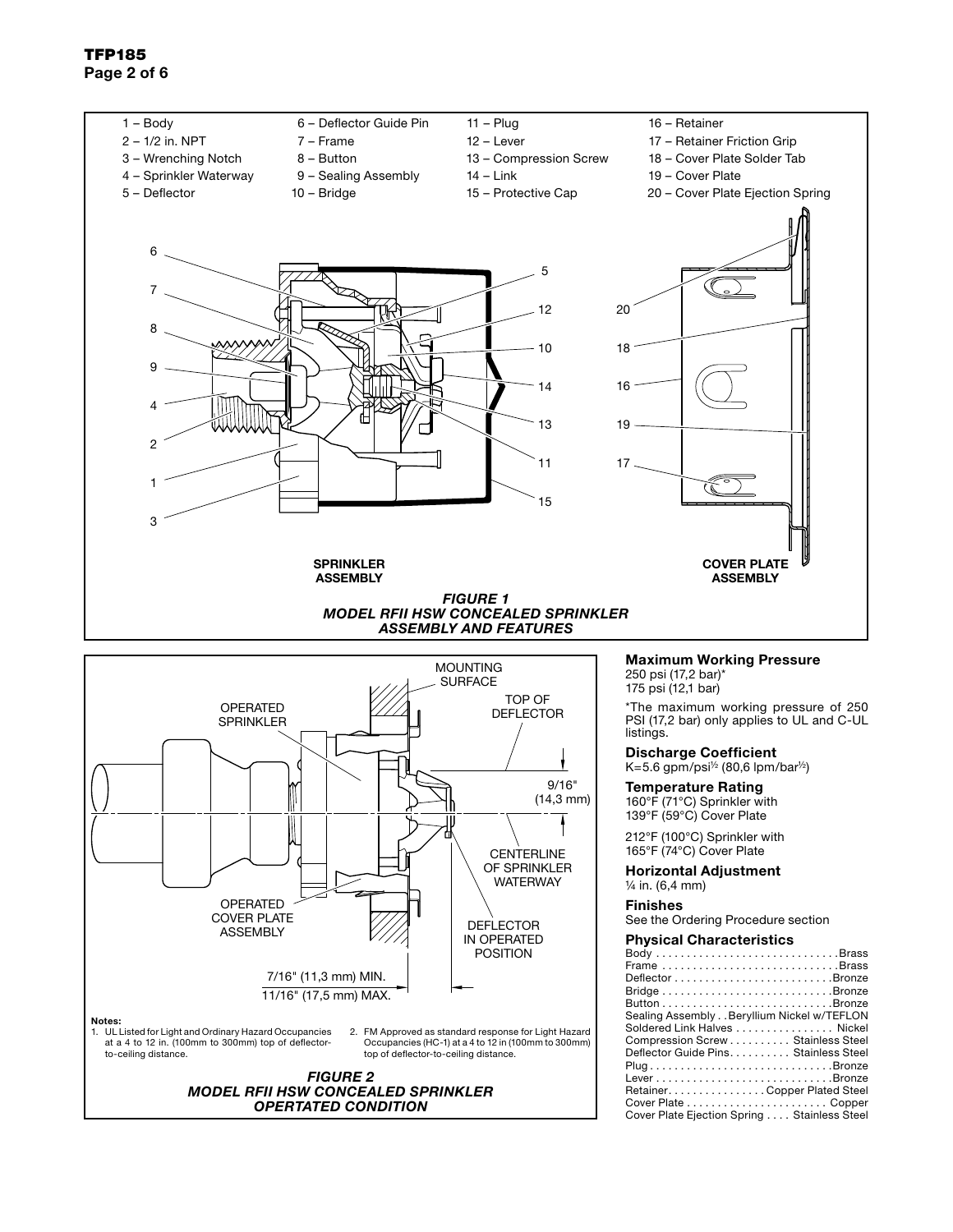

# *Operation*

When exposed to heat from a fire, the Cover Plate, which is soldered to the Retainer Ring at three points, falls away to expose the Sprinkler Assembly, as shown in Figure 2. The link's solder melts when exposed to heat. When the rated temperature is reached, the melted solder releases the link, activating the sprinkler and allowing water to flow.

# *Design Criteria*

The TYCO Model RFII HSW Concealed Sprinkler is UL and C-UL Listed for use in ordinary and light hazard occupancies, using the requirements specified in the current NFPA 13 for standard coverage sidewall sprinklers and FM Approved as standard response for light hazard occupancies (HC-1).

# *Installation*

The TYCO Model RFII HSW Concealed Sprinkler must be installed in accordance with this section.

A ½ in. (12,7 mm) NPT sprinkler joint should be obtained with a minimum to maximum torque of 10 to 20 lb-ft (13,6 to 27,1 N·m). Higher levels of torque may distort the sprinkler with consequent leakage or impairment of the sprinkler. Do not attempt to compensate for insufficient adjustment in the Sprinkler Assembly by under-or over-tightening the sprinkler. Readjust the position of the sprinkler fitting to suit.

Step 1. The sprinkler must only be installed with its centerline perpendicular to the back wall and parallel to the ceiling. Use a W-Type 37 Wrench for installation. The wrench contains an outer flat surface reference that correlates with the sprinkler deflector orientation. The word "UP" on the installation wrench is to face towards the ceiling to ensure proper alignment, as shown in Figure 4.

## *NOTICE*

*Do not remove the Protective Cap, shown in Figure 1, until the Cover Plate Assembly is installed and/or the fire protection sprinkler system is ready to be placed in service.*

Step 2. With pipe thread sealant applied to the sprinkler threads, and ensuring that no pipe thread sealant is in contact with the Deflector Guide Pins, align the sprinkler alignment slot with the W-Type 37 Sprinkler Wrench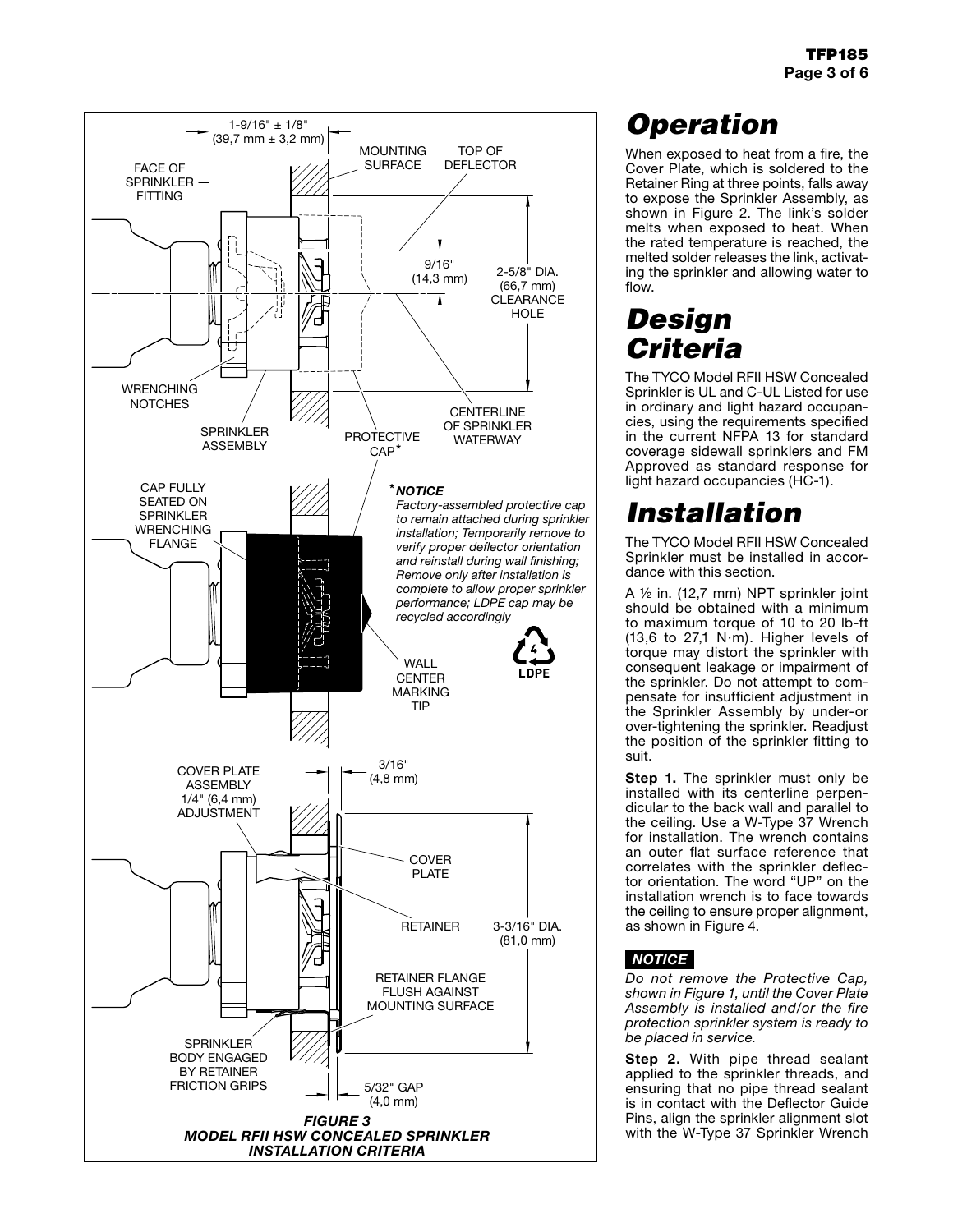alignment slot, as shown in Figure 4. Engage by inserting the sprinkler into the wrench cavity, fully seating the wrench shoulder against the sprinkler wrenching flange. Hand tighten the sprinkler into the sprinkler fitting.

Step 3. Once hand tight, attach 1/2 in. (12,7 mm) drive to the sprinkler wrench, as shown in Figure 4. Wrench-tighten to ensure proper seal and alignment, taking care to ensure the Deflector Guide Pins do not come in contact with any foreign body or surface.

Step 4. After the wall has been completed with the nominal 2-5/8 in. (66,7 mm) diameter clearance hole and in preparation for installing the Cover Plate Assembly, remove and discard the Protective Cap. If the sprinkler has been damaged in any way including accidental over spray from finishing the wall, replace the entire sprinkler.

## *NOTICE*

*The sprinkler must be installed in the neutral or negative plenum only.*

Step 5. Push the Cover Plate Assembly onto the Sprinkler, and as necessary, make the final adjustment of the Cover Plate with respect to the wall by pushing the Cover Plate Assembly until the retainer flange is flush against the wall. If it becomes necessary to remove the Cover Plate, it can be removed merely by gently pulling the Cover Plate Assembly away from the sprinkler body.

*Note: A Cover Plate Assembly not adequately engaging the sprinkler body, that is not securely attached, indicates the sprinkler is positioned at a distance from the mounting surface greater than is described in Figure 3. A Cover Plate Assembly fully engaged on the sprinkler body while the retainer flange is not in contact with the wall indicates the sprinkler is positioned at a distance from the mounting surface lesser than described in Figure 3. If either condition is encountered when attempting to install the Cover Plate Assembly, the sprinkler fitting must be repositioned.*

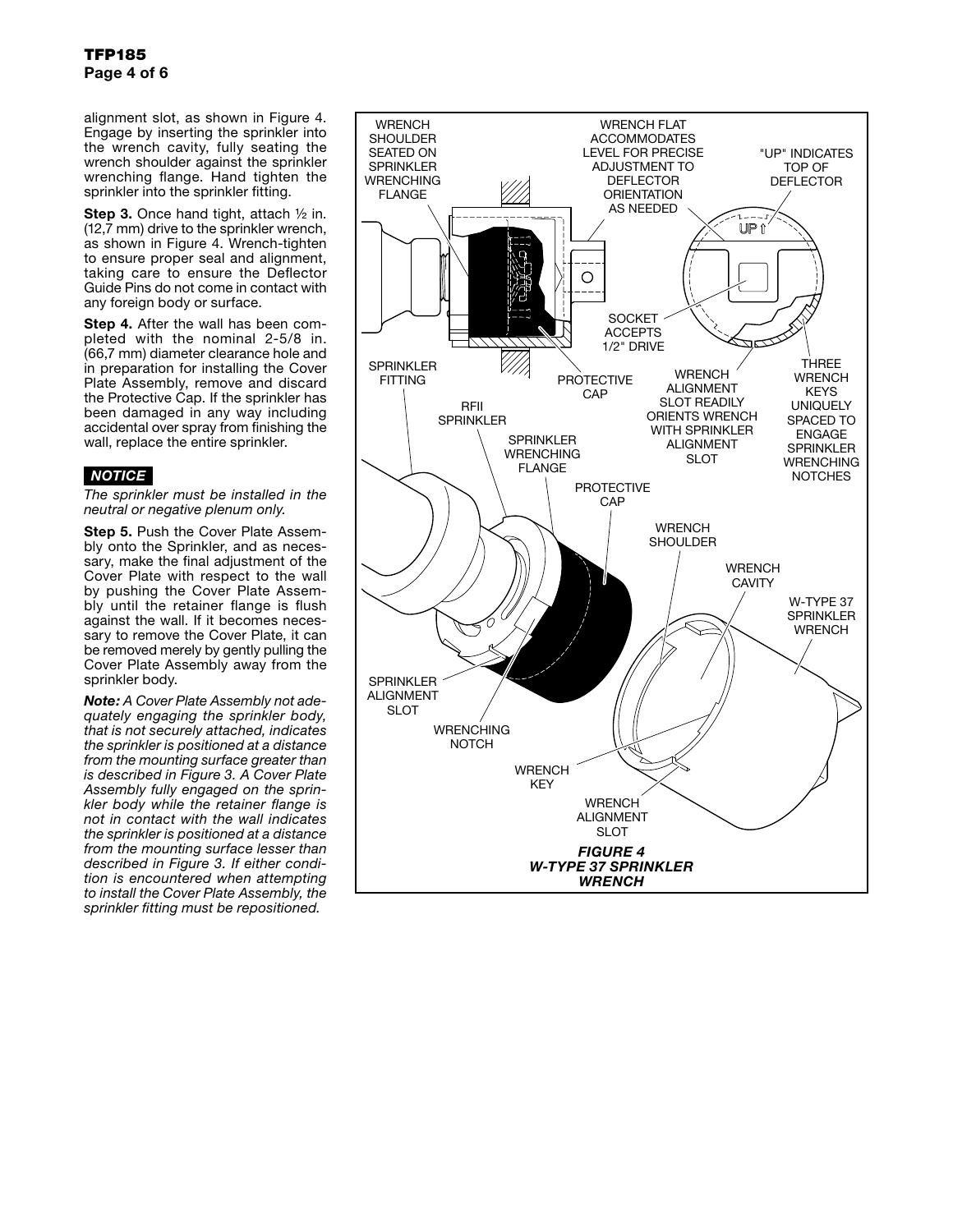# *Care and Maintenance*

The TYCO Model RFII HSW Concealed Sprinkler must be maintained and serviced in accordance with this section.

Before closing a fire protection system main control valve for maintenance work on the fire protection system that it controls, permission to shut down the affected fire protection system must be obtained from the proper authorities and all personnel who may be affected by this action must be notified.

The owner is responsible for the inspection, testing, and maintenance of their fire protection system and devices in compliance with this document, as well as with the applicable standards of the NATIONAL FIRE PROTECTION ASSOCIATION, such as NFPA 25, in addition to the standards of any other

authorities having jurisdiction. Contact the installing contractor or product manufacture with any questions.

Automatic sprinkler systems should be inspected, tested, and maintained by a qualified Inspection Service in accordance with local requirements and/or national codes.

When properly installed, there is a nominal 5/32 in. (4,0 mm) air gap between the lip of the Cover Plate and the wall, as shown in Figure 3. This air gap is necessary for proper operation of the sprinkler. If the wall is to be repainted after the installation of the sprinkler, care must be exercised to ensure that the new paint does not seal off any of the air gap.

Factory painted cover plates must not be repainted. They should be replaced if necessary, by factory painted units. Non-factory applied paints may adversely delay or prevent sprinkler operation in the event of a fire.

If removal of the Cover Plate is necessary relative to the Enclosure, be conscious not to be too forceful, where separation may result.

Sprinklers that are found to be leaking or exhibiting visible signs of corrosion must be replaced.

Automatic sprinklers must never be painted, plated, coated or otherwise altered after leaving the factory. Modified or over heated sprinklers must be replaced.

Care must be exercised to avoid damage to the sprinklers before, during, and after installation. Sprinklers damaged by dropping, striking, wrench twist/slippage, or the like, must be replaced.

If a sprinkler must be removed, do not reinstall it or a replacement without reinstalling the Cover Plate Assembly. If a Cover Plate Assembly becomes dislodged during service, replace it immediately.